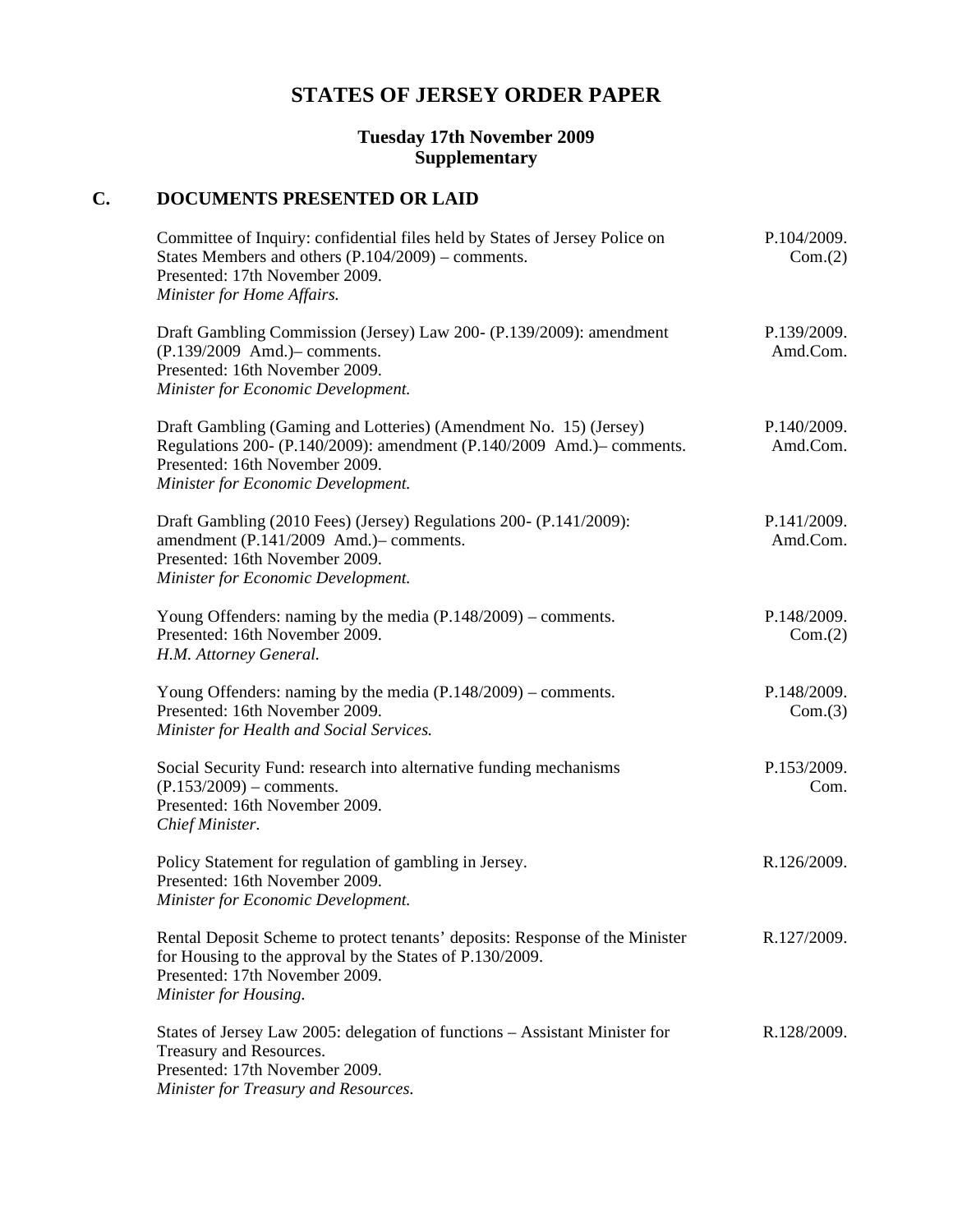# **D. NOTIFICATION OF LODGED PROPOSITIONS**

| H1N1 Influenza Pandemic Funding: expenditure approval (P.174/2009) –<br>second amendment.<br>Lodged: 16th November 2009.<br>Minister for Treasury and Resources.                  | P.174/2009.<br>Amd. $(2)$ |
|-----------------------------------------------------------------------------------------------------------------------------------------------------------------------------------|---------------------------|
| 'User Pays' Charges: Immigration fees.<br>Lodged: 17th November 2009.<br>Minister for Home Affairs.                                                                               | P.193/2009.               |
| States of Jersey Law: Quorum in the States.<br>Lodged: 17th November 2009.<br>Deputy T.M. Pitman of St. Helier.                                                                   | P.194/2009.               |
| Jersey New Waterworks Company Limited: report of Jersey Competition<br>Regulatory Authority on outsourcing.<br>Lodged: 17th November 2009.<br>Deputy G.P. Southern of St. Helier. | P.195/2009.               |

#### **I. QUESTIONS**

**(b) – Oral Questions** (120 minutes)

Deputy K.C. Lewis of St. Saviour has requested that the following oral question be withdrawn –

 Deputy K.C. Lewis of St. Saviour will ask the following question of the Chairman of the Comité des Connétables –

 "Since the implementation of the new style of driving licence the provision for the organ donor authorisation has been missing, will the Comité include this facility in new licences or is it the Comité des Connétables' policy to have an opt out system as opposed to an opt in?"

The Deputy of St. Mary has acceded to a request from the Minister for Planning and Environment that the following two oral questions be deferred until the meeting on 1st December 2009 –

 The Deputy of St. Mary will ask the following question of the Minister for Planning and Environment –

 "Can the Minister give an assurance that no planning permission will be given for the Zephyrus project on the Waterfront, until the Scrutiny Panel report on the planning processes and errors made surrounding the Energy from Waste Plant is published and until the pending court case around the major pollution incident at La Collette is heard?"

 The Deputy of St. Mary will ask the following question of the Minister for Planning and Environment –

 "Were water samples taken and tested from the Castle Quay site whilst excavations took place, when it was known that the works were within reclaimed land containing loose dumped hazardous waste, and the site was being flooded with seawater twice a day to a depth of several feet and, if not, why not?"

## **K. STATEMENTS ON A MATTER OF OFFICIAL RESPONSIBILITY**